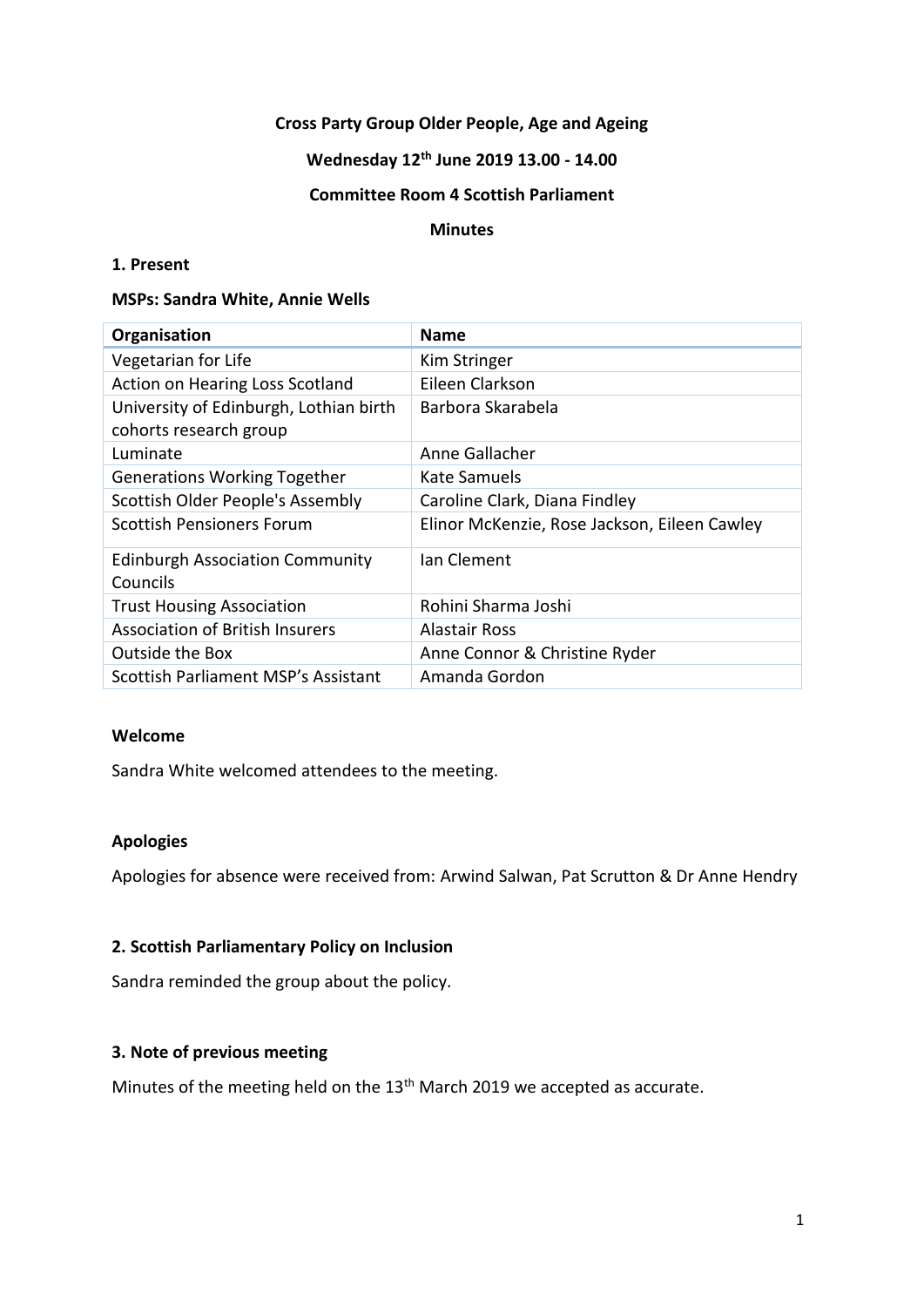# **4. Matters Arising**

A Connected Scotland: Our Strategy for Tackling Social Isolation & Loneliness and Building Stronger Social Connections was launched at the Ladywood Community Centre in Penicuik. Many of the group attended, Rose was interviewed for the TV.

Sandra thanked and congratulated the members of the group for the contributions they had made to the Strategy.

No one present had seen the televised interview. Amanda has since contacted the Media team within the Parliament to request a copy. The interview was not televised so unfortunately no copy is available.

# **5. Presentations**

The group heard short presentations from the invited guest, which was followed by a question and answer session.

**Alastair Ross - Assistant Director, Head of Public Policy (Scotland, Wales & NI) from the Association of British Insurers (ABI).** Alastair explained that The ABI is the voice of the UK's world leading insurance and long-term savings industry and that they are an inclusive and thriving sector, that provides peace of mind to households and businesses across the UK and powers the growth of local and regional economies by enabling trade, risk taking, investment and innovation. Alistair explained the ways in which you can buy insurance, which include:

- Directly from an insurance company, either online or by phone.
- Via a price comparison website which will compare the cost of the insurance product you want from different insurance companies.
- Through an insurance broker which is a member of the British Insurance Brokers' Association.
- Through a financial adviser via the Association of Professional Financial Advisors or unbiased.co.uk, a comprehensive website where you can find specialist, professional financial advisers.
- As part of another package, for example with a bank or building society account.

Alistair also talked about what you should look out for when buying insurance such as:

- What you need your policy to cover.
- What you do not need cover for, what exclusions the policy might have
- Who the policy covers you, your family or loved ones
- Make the time to shop around for the best deal, but never buy a policy based on price alone – the cheapest policy may not cover all of your needs
- Make sure you answer all the insurer's questions honestly and to the best of your knowledge.
- People in some situations may find it more difficult to find to access insurance, but they can usually find cover through a specialist broker.
- Make sure that you are buying a policy from a genuine insurance provider.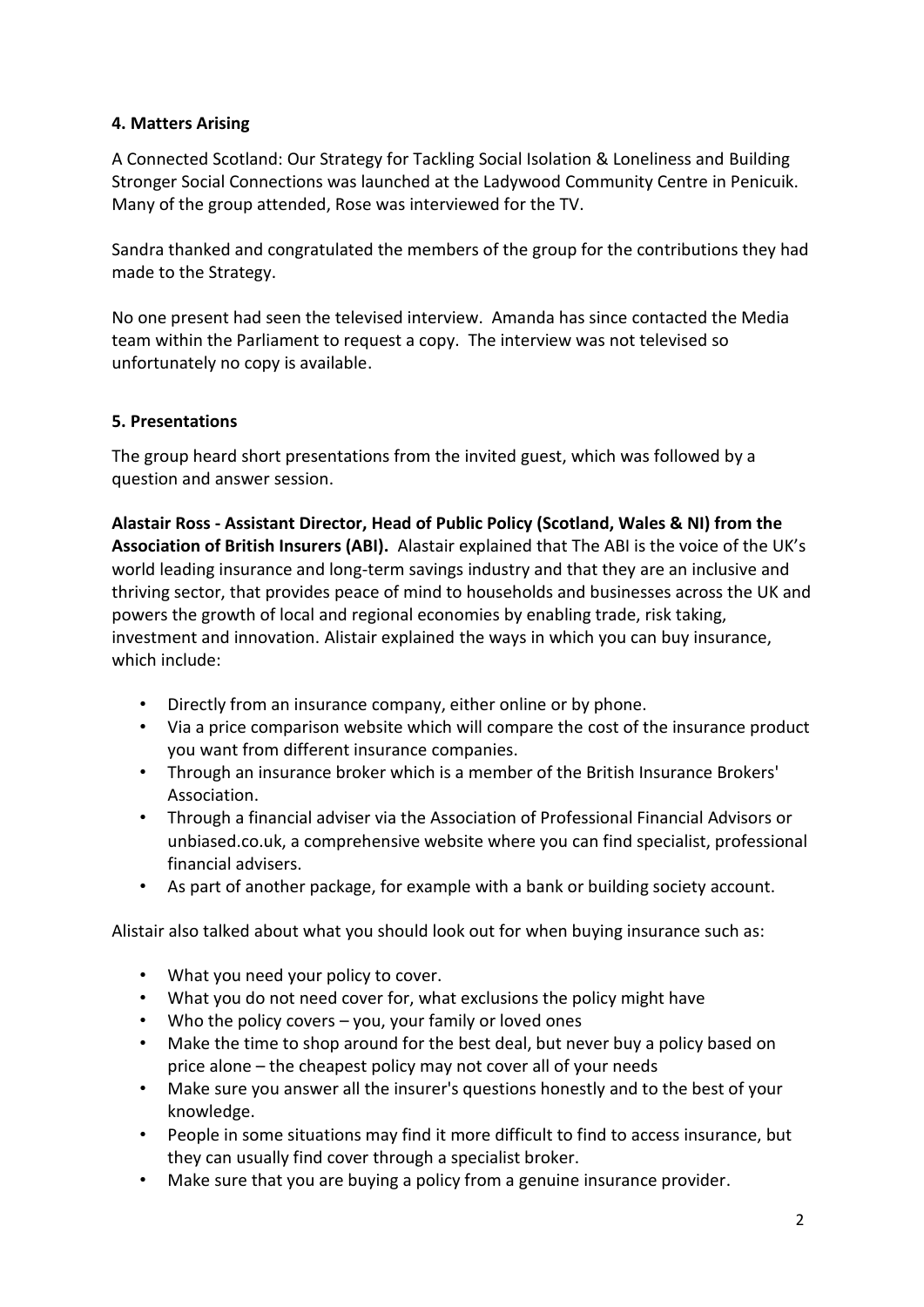Alistair explained some of the issues older people face include:

- Agreement on Age and Insurance, there has been an agreement between the ABI, BIBA & the Government regarding an exception on maximum age.
- Risk based pricing, this is around the age groups which are most likely to claim (graphs can be found in Alistair's presentation which is attached)
- Non-risk based pricing, this means that insurers can price according to the market.
- Vulnerable customers, there is a code of practice for vulnerable customers, staff are trained to identify vulnerable customers and offer flexible options.

Alistair finished by informing the group that the FCA are currently looking into competition within the industry and that the interim report is due this summer with a full report due by the end of the year.

Questions were then asked about:

- Claims Management Companies telephone calls
- Why better deals are not offered to loyal customers who have stayed with the same provider for many years but rather to new customers
- Many deals are online only and many older people don't have access to the internet and a free phone number is not always available and the offer is not always available over the phone.
- Is where a person lives taken into account, for instance if the live in sheltered housing when quoting it this taken into account? Alistair agreed to look into this and report back to the group

There was also a discussion around driving, fitness to drive, responsibility and insurance. It was thought that although it is agreed that driving is a lifeline to many we need to have access to good advice that people can follow. It was thought that the group needs to be flagging up fitness to drive in different policy contexts and doing pro active awareness raising. Barbora Skarabela from the University of Edinburgh spoke about a road awareness campaign that their funder Age UK is involved in, more information for drivers over 70 including tips on adjusting to life without driving can be found at <https://www.ageuk.org.uk/information-advice/travel-hobbies/driving/>.

## **6. Routes for representation of Older People**

We discussed a list of what has been said previously that some of the issues are - attached. It was agreed that this covered many of the issues that people were facing. It was agreed that the group would now have a think about how they want to take this forward: this will be an item at the next meeting.

## **7. Topics for future meetings**

Brian Slater, Head of Partnership Support, Health & Social Care Integration Directorate, Scottish Government will be updating the group on the progress at our next meeting in December.